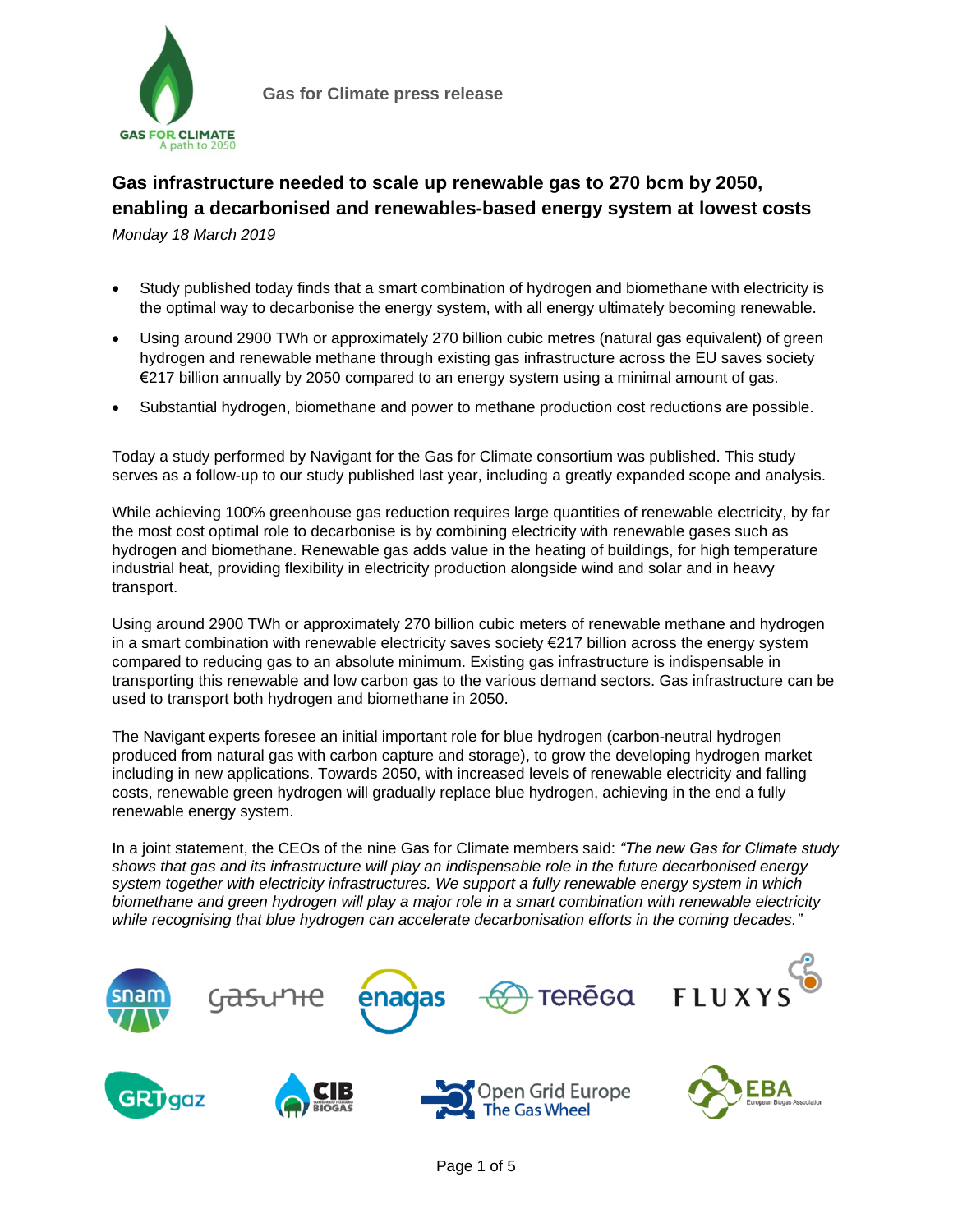



#### **Notes for Editors**

Gas for Climate was initiated in 2017 to analyse and create awareness about the role of renewable and low carbon gas in the future energy system in full compliance with the Paris Agreement target to limit *global temperature increase to well below 2 degrees Celsius. To this end, the entire economy has to become (net) zero carbon by mid-century.*

*The Gas for Climate group consists of seven leading European gas transport companies (Enagás, Fluxys Belgium, Gasunie, GRTgaz, Open Grid Europe, Snam and Teréga) and two renewable gas industry associations (European Biogas Association and Consorzio Italiano Biogas). The CEOs of the nine members are Marco Alverà, Snam; Jörg Bergmann, Open Grid Europe; Marcelino Oreja Arburúa, Enagás; Pascal De Buck, Fluxys Belgium; Han Fennema, Gasunie; Piero Gattoni, Consorzio Italiano Biogas; Dominique Mockly, Teréga; Harm Grobrügge, European Biogas Association; and Thierry Trouvé, GRTgaz.*

The current study is a follow-up of a study published in 2018 by Ecofys, now part of Navigant, now *covering almost the full EU energy system. The previous study covered part of the energy system and concluded that if a quarter of current gas demand is produced from sustainable renewable sources by* 2050, this can achieve €138 billion of cost savings each year by 2050 across the EU compared to a 'no *gas' scenario. The consortium presented and discussed the February 2018 study with many policymakers, industry stakeholders, and non-governmental organizations (NGOs). This led to valuable comments, suggestions, and questions. These discussions led to the conclusion that it would be beneficial to have a more comprehensive analysis to assess the most cost-optimal way to achieve a net zero emissions EU energy system, including an explicit analysis of the demand sectors industry and transport. The current report fulfils this need with an updated and expanded scope.*

*Ensuring a smart combination of renewable gas and electricity will be the optimal way to decarbonise the EU energy system, with the system becoming fully renewable. Renewable and low carbon gas, transported in existing grids, provides cost effective solutions for heating of buildings in case of cold spells, delivering high temperature heat and feedstocks in heavy industry, providing high density fuels in heavy transport, as well as enabling dispatchable power for periods with limited variable renewable electricity supply.*

*Renewable gas is all gas produced from renewable sources. This includes biomethane in the form of upgraded biogas produced by anaerobic digestion of agricultural biomass and other organic wastes, biomethane produced from thermal gasification of woody residues, hydrogen produced from renewable electricity, and synthetic methane produced from renewable hydrogen.*

*To accelerate decarbonisation, the Gas for Climate consortium believes that by 2050 any natural gas* being used in the EU energy system in addition to renewable gas should be low carbon gas. Low carbon *gas is blue hydrogen or combining natural gas with carbon capture and storage (CCS) or carbon capture and utilisation (CCU). CCS can be applied in regions where it is technically feasible and politically and socially accepted. CCU can avoid emission if CO<sup>2</sup> is permanently stored in products. Eventually, the energy system should become fully renewable.*

The study can be accessed here. For more information, please contact the Gas for Climate member organisations: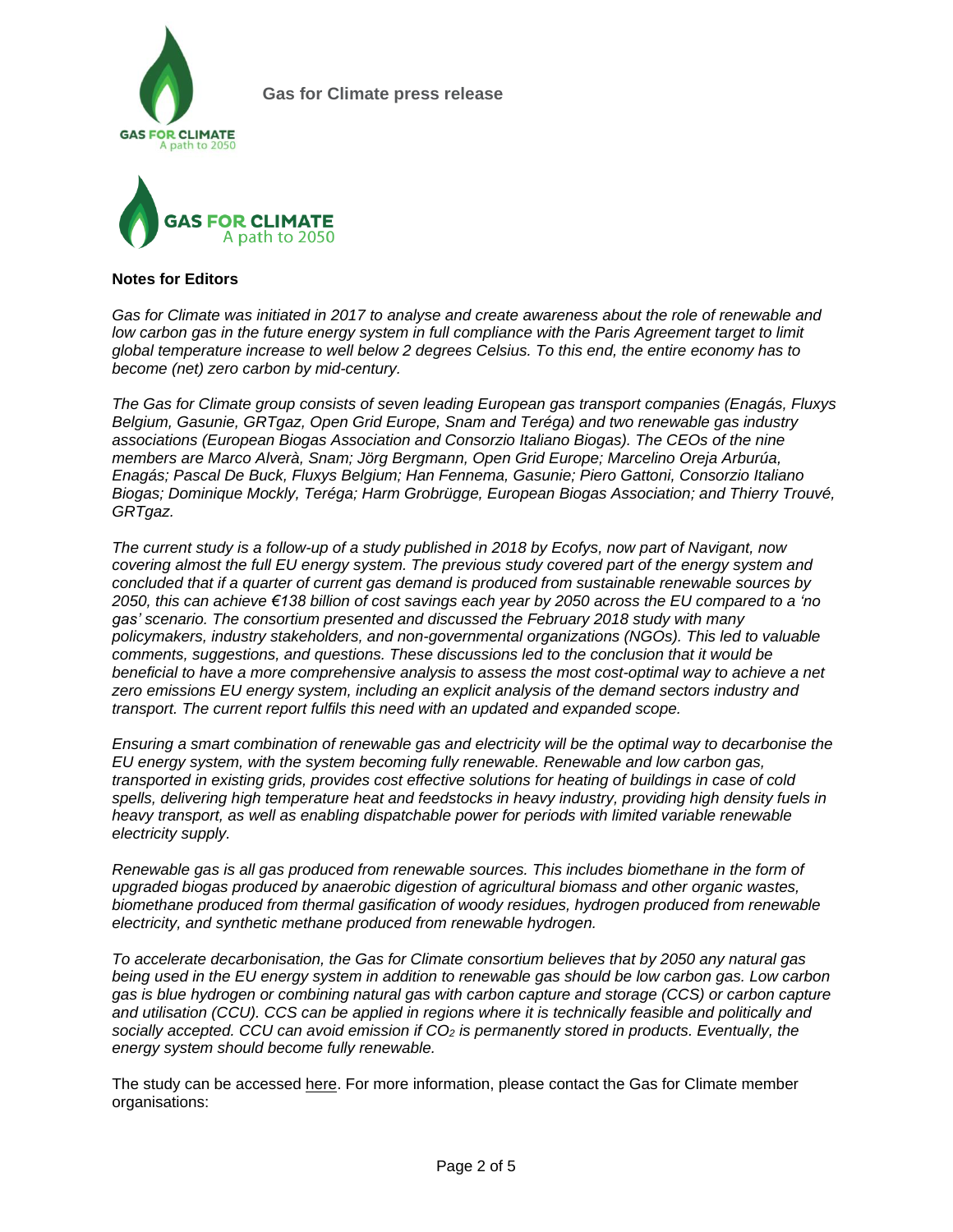

### **Consorzio Italiano Biogas**

Alessandro Vitale Tel: +39 0371/466683 int. 803 Mail: [a.vitale@consorziobiogas.it](mailto:eventi@consorziobiogas.it)

**Enagás**

Alexandra Issacovitch Tel: +34 917099442 Mail: [vaissacovitch@enagas.es](mailto:vaissacovitch@enagas.es)

**European Biogas Association** Angela Sainz Arnau Tel: +32 (0)2 400 1089 Mail: [sainz@european-biogas.eu](mailto:sainz@european-biogas.eu)

## **Fluxys Belgium**

Rudy van Beurden Tel: +32 (0)2 282 72 30 Mail: [Rudy.VanBeurden@fluxys.com](mailto:Rudy.VanBeurden@fluxys.com)

### **Gasunie**

Sebastian Kaemmer Tel: +32 22346355 Mail: [s.kaemmer@gasunie.nl](mailto:s.kaemmer@gasunie.nl)

# **GRTgaz**

Jean Marc Brimont Tel: +33 (0)6 89 87 16 23 Mail: [jeanmarc.brimont@grtgaz.com](mailto:jeanmarc.brimont@grtgaz.com)

## **Open Grid Europe GmbH**

Christian Page Tel: +49 201 3642–12541 Mail: [christian.page@open-grid-europe.com](mailto:christian.page@open-grid-europe.com)

# **Snam**

Salvatore Ricco Tel: +39 335 770 9861 Mail: [salvatore.ricco@snam.it](mailto:salvatore.ricco@snam.it)

### **Teréga**

Marie Claire Aoun Tel: +33 5 59 13 32 54 Mail: [marie-claire.aoun@terega.fr](mailto:marie-claire.aoun@terega.fr)

# **About Consorzio Italiano Biogas**

CIB aggregates and represents the agricultural biogas and biomethane value chain in Italy. Formed in March 2006, CIB provides information to its members to improve, optimize and innovate biogas production processes, fostering greener and efficient low carbon farming practices through its flagship initiative *Biogasdoneright®*.

CIB brings together farmers that run biogas plants, industrial companies that supply equipment and technology, companies operating in the fields of agriculture, consultancy, mechanization and transports; research centers and agricultural associations that supply data and promote anaerobic digestion in agriculture. CIB is also a founding member of EBA -the European Biogas Association. For more information, go to [www.consorziobiogas.it](http://www.consorziobiogas.it/)

# **About Enagás**

Enagás is an international midstream gas company with infrastructures in Spain, Mexico, Chile, Peru, Greece, Italy and Albania. With a 50-year history, Enagás has more than 12,000 km of gas pipelines and 9 LNG terminals. It is certified as an independent TSO (Transmission System Operator) by the European Union and a listed company on the Spanish stock market, Ibex 35.

In Spain, Enagás has developed the key infrastructures for the Spanish Gas System, transforming it into an indicator for security and diversification of supply. The company is the main carrier of natural gas in Spain and also the Technical System Manager. Enagás is also a benchmark in sustainability, committed to the fight against climate change through initiatives to promote the use of renewable gases, such as biomethane and hydrogen, and through the development of actions for energy efficiency and sustainable mobility. For more information, go to [www.enagas.es](http://www.enagas.es/)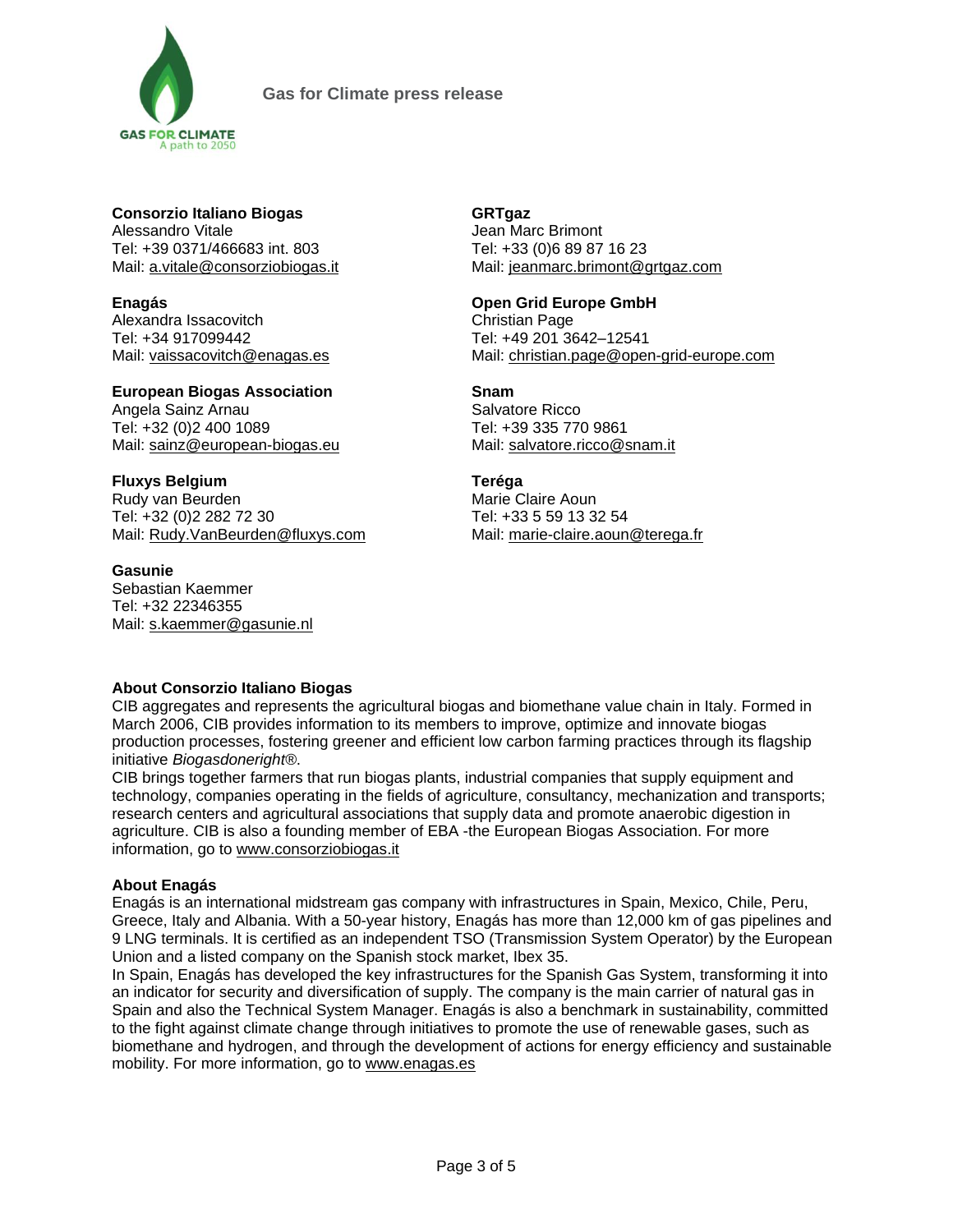

### **About European Biogas Association**

Founded in February 2009, EBA is the leading European association in the field of biogas and biomethane production covering the anaerobic digestion and gasification industries. Committed to the active promotion of the deployment of sustainable biogas and biomethane production and use throughout Europe, EBA has created a wide network of established national organisations, scientific institutes and companies. In 2018, the association counted more than 90 members from all over Europe and has established co-operation with biogas associations from outside Europe. For more information, go to [european-biogas.eu](http://european-biogas.eu/)

#### **About Fluxys Belgium**

Fluxys Belgium is the independent operator of the natural gas transmission and storage infrastructure in Belgium. Through its subsidiary Fluxys LNG, the company also operates the Zeebrugge liquefied natural gas (LNG) terminal. Fluxys Belgium is a subsidiary of Fluxys, the Belgium-based independent gas infrastructure group active across Europe. For more information, go to [www.fluxys.com/belgium](http://www.fluxys.com/belgium)

#### **About Gasunie**

Gasunie is a European gas infrastructure company. The company provides the transport of natural gas and green gas via its subsidiaries Gasunie Transport Services B.V. (GTS) in the Netherlands and Gasunie Deutschland in Germany. The company also offers other services in the gas infrastructure field, including gas storage and LNG. Gasunie commits itself to accelerating the energy transition and to the realization of a climate neutral energy supply. For more information, go to [www.gasunie.nl](http://www.gasunie.nl/)

#### **About GRTgaz**

GRTgaz is a world expert in gas transmission networks and systems and a leading European gas transmission system operator. In France, GRTgaz owns and operates more than 35,000 km of buried pipes and 26 compression stations used to ship gas between suppliers and consumers. GRTgaz is committed to ensuring security of supply to consumers, connecting territories and communities with great care for the environment. GRTgaz delivers innovative and accessible solutions to accelerate and secure a successful energy transition by connecting the energies of tomorrow, driving the growth of renewables and new uses for gas while fostering synergy between electricity and gas systems. For more information, go to [www.grtgaz.com](http://www.grtgaz.com/)

#### **About Open Grid Europe**

With a gas transmission system spanning 12,000 kilometres, Open Grid Europe, seated in Essen, is one of the largest transmission system operators in Germany. Two thirds of natural gas consumed in Germany flows through our pipeline system, comprising about 100 compressor units and about 1100 exit points. All over the country, our approximately 1,450 staff ensure safe, environmentally-friendly and customer-oriented gas transmission. We also offer the technical and commercial services to go with it, and we provide commercial, technical and IT services for other companies on the basis of third-party arrangements. Moreover, we actively support the European gas market and work together with the European distribution network operators to create the prerequisites for transnational gas transportation and trading. For more information, go to [www.open-grid-europe.com](http://www.open-grid-europe.com/)

#### **About Snam**

Snam is Europe's leading gas utility. Founded in 1941 as "Società Nazionale Metanodotti", it has been building and managing sustainable and technologically advanced infrastructure to guarantee energy security for over 75 years. The company operates in Italy and, through subsidiaries, in Albania (AGSCo), Austria (TAG and GCA), France (Teréga), Greece (DESFA) and the United Kingdom (Interconnector UK). Snam is a principal partner in TAP (Trans Adriatic Pipeline) and is actively engaged in the creation of the Energy Union. The company has the largest gas transport network (about 32,600 km in Italy, over 41,000 including its international subsidiaries) and storage capacity (16.9 billion cubic meters in Italy, over 20 bcm including its international subsidiaries) in Europe. Snam manages the first liquefied natural gas (LNG) plant ever built in Italy and is a shareholder in Adriatic LNG, the country's main terminal and one of